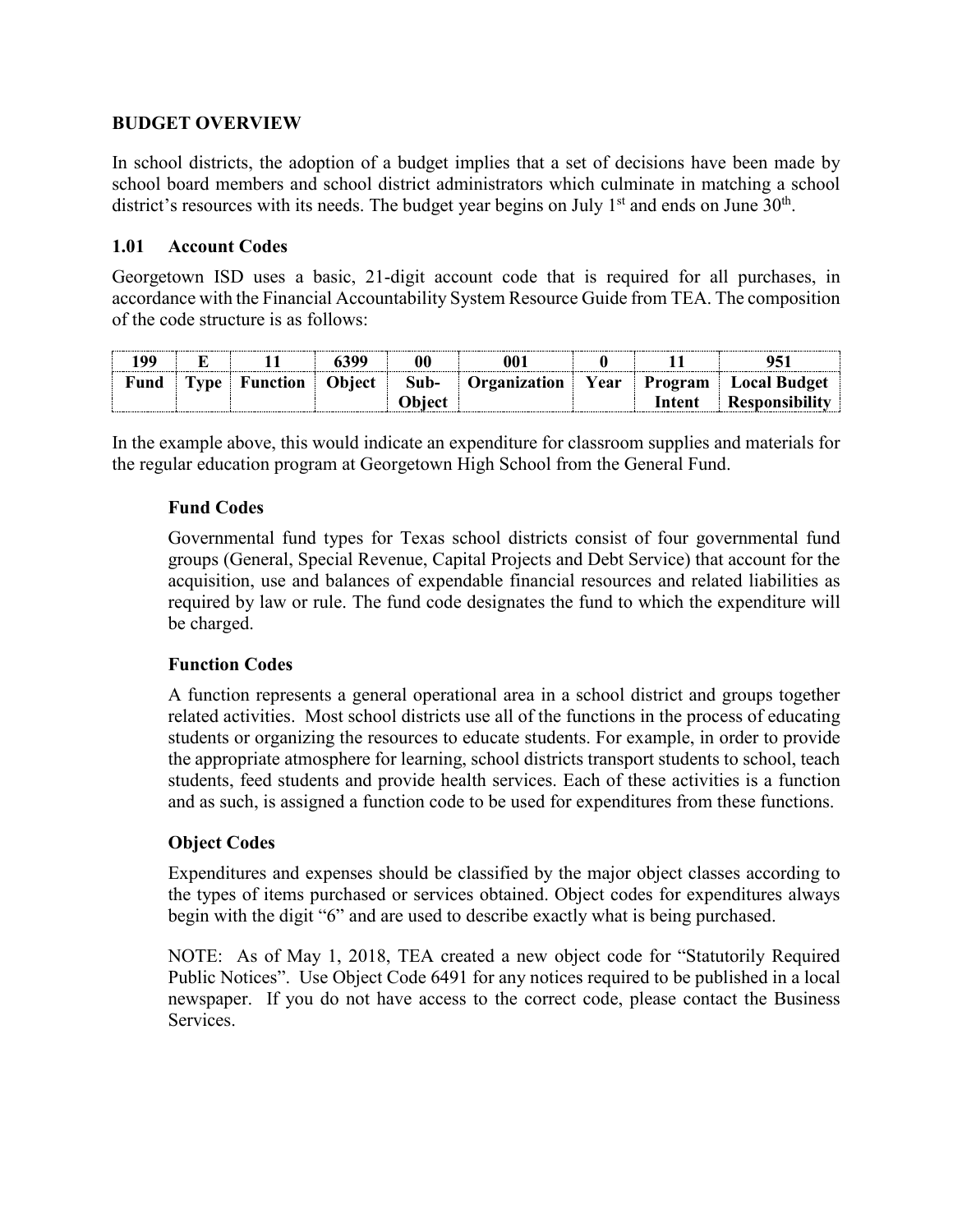#### **Sub-Object Codes**

Sub-object codes provide the option for special or separate accountability for expenditures at the local level. For example, a high school might set up sub-object codes to distinguish expenditures of specific instructional activities, like art, science, music, etc. An athletics department budget might set up different sub-object codes to differentiate expenditures between sports.

In Skyward, all sub-object codes are linked to the function code. Sub-object codes for Georgetown ISD are unique to GISD. The codes are created and defined by the Business Services.

NOTE: To track all outsourced printing expenditures, all function codes have a sub-object code of 54 to identify these expenditures. All campuses and departments shall use the object and sub-object for outsourced printing as XXX E XX 6299 54 XXX X XX XXX.

## **Organization Codes**

The organization code identifies the specific organization initiating the expenditure and corresponds to the budgetary entity, not necessarily the physical location. Campuses are examples of organization codes and are specified for each school district in the Texas School Directory.

### **Program Intent Codes**

The program intent code is used to designate the intent of a program/purchase provided to students. These important codes are used to classify expenditures under specific budgets for special student programs. Examples include bilingual, special education, career & technology, and gifted & talented.

Additional budget information can be found in the [2021-22 Budget Guidelines](https://www.georgetownisd.org/cms/lib/TX01001838/Centricity/Domain/57/GISD-Budget%20Guidelines%202020-21.pdf)*,* and in Section 1.03 Per Pupil Allotment Expenses.

The Business Services has created a budget code flip chart provided to campus and department secretaries and bookkeepers for easy access to lists and descriptions of the budget codes available in Skyward. A copy can be requested by emailing [business@georgetownisd.org](mailto:business@georgetownisd.org) or by calling any of the Business Services staff.

## **1.02 Budget Transfers and Amendments**

Transfer of funds between budget codes can be made by entering a budget transfer request in Skyward. Each transfer should contain a complete description as justification for the request. All requests are routed to the budget manager (campus principal or department director). Some requests require 2 or more approvals before they are routed to the Business Services for final approval and transfer of funds in Skyward.

Budget transfers between Fund codes (199, 211, 244, etc.) are not allowed. Any requests to transfer funds between Function codes in Fund 199 cannot be transferred/expended until Board approval is obtained.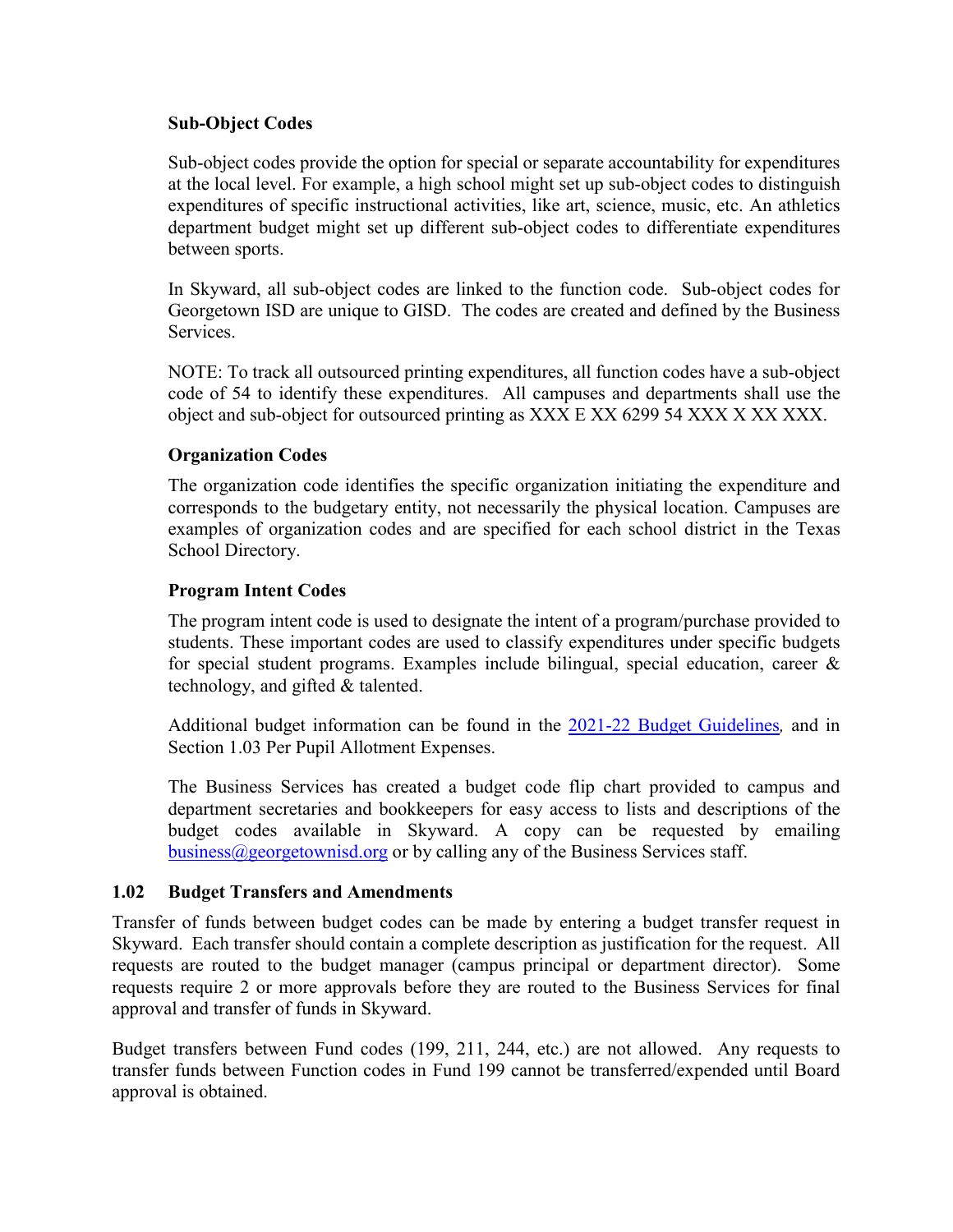Transfers for state and federal grant funds may require an amendment for TEA approval. Please contact the appropriate program director for transfer requests within specific state and federal grant programs.

The District requires all budget transfers for the current school year be entered and approved in Skyward by the second week of May. The Board Meeting in May will be the last time budget amendments for the General Fund can be approved.

# **1.03 Per Pupil Allotment Expenses**

What does the per pupil allotment (PPA) for campuses cover?

The basic allotment should cover most campus needs. An example of campus expenditures that may be covered by the allotments is shown below.

| Contracted services                      | Nurses supplies                             |
|------------------------------------------|---------------------------------------------|
| Copier rentals                           | Office supplies                             |
| Copies                                   | Outside printing costs                      |
| Counselor supplies                       | Paper                                       |
| CTE supplies, travel and operating costs | Postage                                     |
| Dues, fees and awards                    | Reading materials                           |
| Employee travel                          | Replacement equipment                       |
| Field trip costs                         | Routine equipment repairs                   |
| Instructional supplies for               | Staff development supplies                  |
| PE, Art, Music and regular education     | Student travel                              |
| Library supplies                         | Substitute costs beyond regular instruction |

Note: This list is not intended to be exhaustive.

Following is a partial list of items supported in whole or in part by other departments:

| Computers and related<br>hardware                          | Technology Department coordinates major budget<br>technology initiative cycle. Replacement of individual<br>computers should be handled through the campus budget. |
|------------------------------------------------------------|--------------------------------------------------------------------------------------------------------------------------------------------------------------------|
| Orchestra and Band<br>Equipment                            | Large equipment replacement will be covered under the<br>Fine Arts budget.                                                                                         |
| <b>Special Education</b><br><b>Instructional Materials</b> | Special Education Department will plan and budget these<br>items.                                                                                                  |
| <b>Staff Development</b>                                   | Curriculum and Professional Learning Departments will<br>budget major staff development initiatives. Campuses will<br>budget campus-based initiatives.             |
| <b>Custodial Supplies</b>                                  | Budgeted by the Custodial Department.                                                                                                                              |